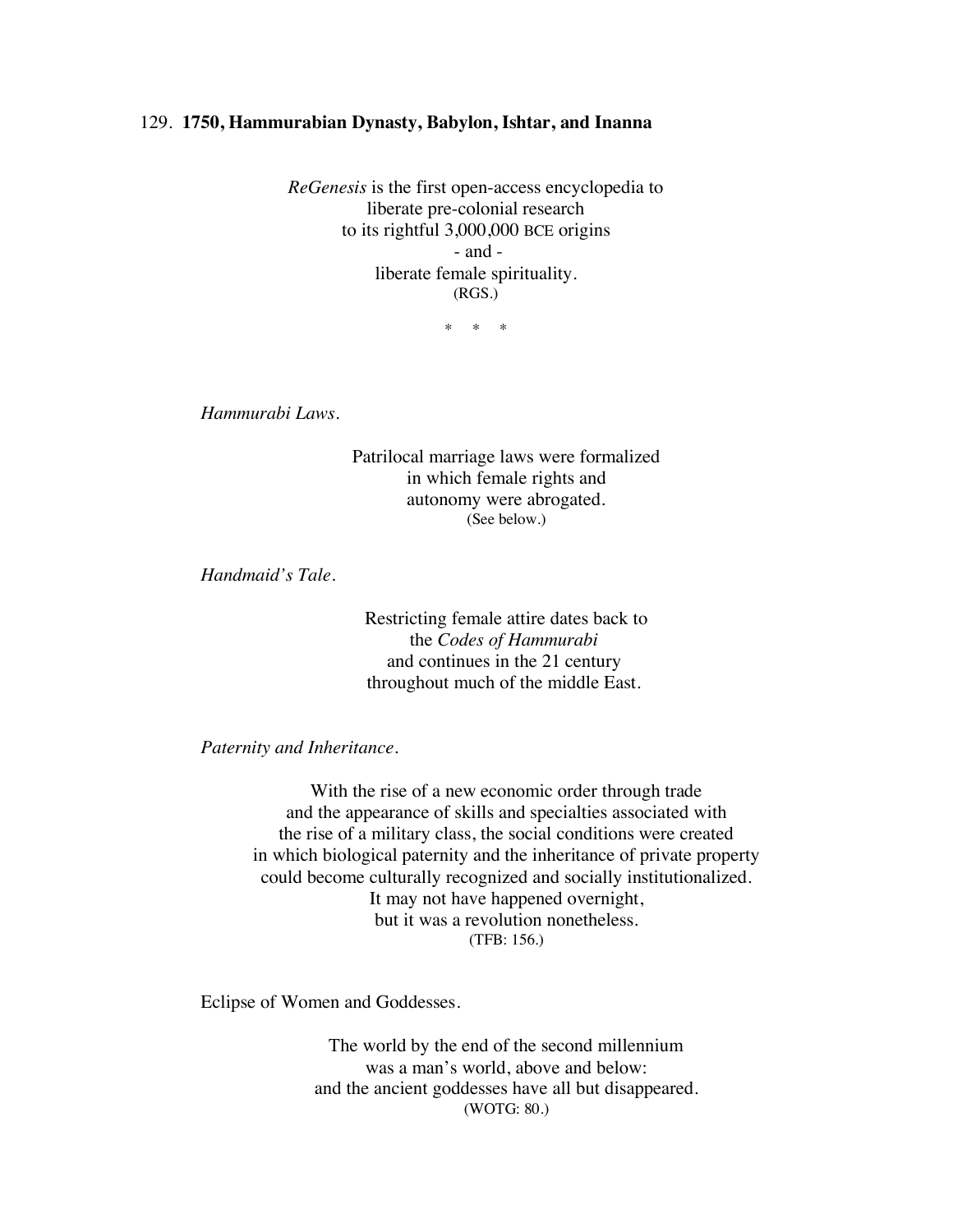Child Rape Acknowledged.

Hammurabi Laws spotlight patristic worldviews including: child rape, war, conquests, slavery, domination and dominion.

*Cord and Sword.*

Man cut the umbilical cord to the Great mother with a sword, and the sword has been hanging over his head ever since. (TFB: 156.)

In the Hammurabian Dynasty, the northern cities of Mesopotamia fell to the Babylonian army led by Hammurabi c. 1750 BCE (or 1792-1750). In conjunction with this defeat was the introduction of the Hammurabi Laws that replaced former marriage laws. \* (Hammurabi also instituted the Hieros Gamos.) *\*\** Previous to the Codex of Hammurabi, the domicile of the husband and wife (consort/partner?) was in the home of the wife's family. This matrilocal arrangement was known as a *beena* marriage. In the *beena* marriage, women had divorce rights plus certain other rights and autonomy.

\* For the consideration that Moses invented the state of marriage see, Clement of Alexandria, *Stromata* 3.12.82-83. (HMW: 87, n. 35.)

\*\* Hieros Gamos included apotheosis (deification) of the king plus land stewardship. (CDBL: 132-133; WDSS0: 182-3.)

With the introduction of the Hammurabi Laws, patrilocal marriage laws were formalized in which female rights and autonomy were abrogated. Veils in public became a legal requirement \* for wives, daughters, and widows, but not for prostitutes or slaves. As such the veil became an extension of the enclosure and confinement relative to a woman's residence and male dominion. Not only did the veil systematize women by their sexual activities, but also it legislated their speech and movement. (TCOP: 135.) For example, if a woman were to speak publicly anywhere other than making marketplace purchases, she was subject to confinement and serious reproach. (ATRL: 112.) \* Veiling Law. (ATRL: 112.)

Women were required to live in the home of the husband's family and divorce was an option only for the husband: not for wives. In this arrangement, it was not unusual for little girls to be sold or traded into forced marriages. The child was then moved to the father – in – law's home, where she was an unpaid servant until she came of age. As numerous laws speak to punishments for sexual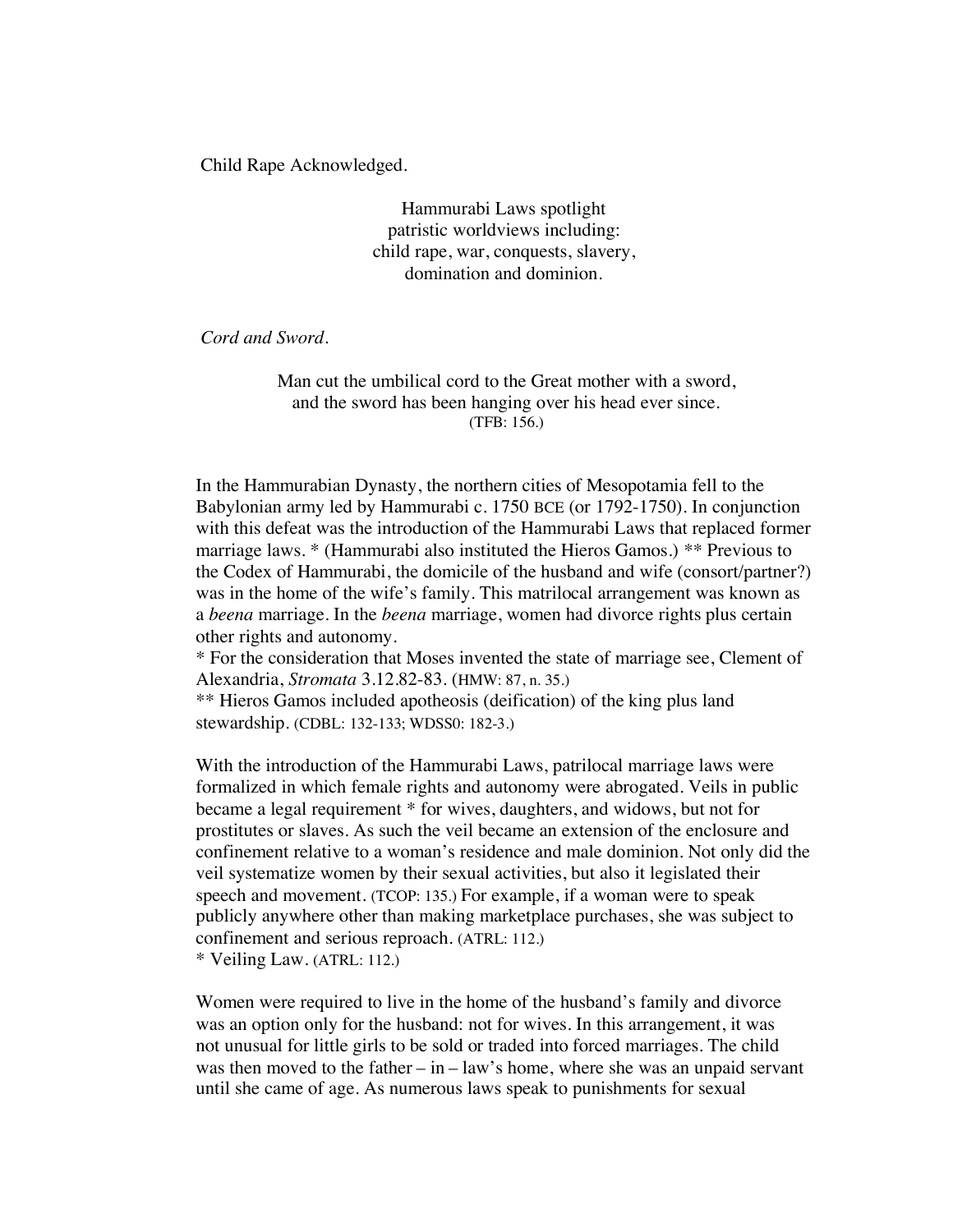violations by prospective father  $-\text{in}-\text{laws}$ , such unprotected arrangements jeopardized the child's virginity and disadvantaged their human custody and legal guardianship. These Hammurabi double standard laws charted the institutionalization of the patristic family in which women depended on and were defined by male status and clan landholding. As a result, Gerda Lerner says that the sexual and reproductive capacities of both little girls and women became "commodified, traded, leased or sold in the interest of male family members." (TCOP: 141.) "The domestic subordination of women [and children] provided the model out of which slavery developed as a social institution (TCOP: 99)." (TCOP: 101-110, 140, 167-8.) (For a 21st century version of the above see the 2-12-2012, *New York Times* article (6-9) by Jawad Sukhanyar, "Wed at 13, Tortured and Trapped, Afghan Girl Finds Bit of Justice.")

Flinders speaks further to Hammurabi Laws and the commodification of female sexuality.

> To distinguish visibly, therefore, between women who were sexually available and those who were not, Middle Assyrian law #40 required that wives, daughters, and widows of 'gentlemen' must wear veils in public. Prostitutes and slaves, on the other hand, must not, and if they did they would be punished severely as would any man that failed to report a violation of the veiling law. In effect, the veil was an extension of the 'enclosure' of a respectable women's home. It signaled that, properly speaking, she wasn't really in a public space at all. It followed from this understanding that for her to speak in public (allowing we assume for a measure of marketplace bargaining) would have been a serious impropriety. The commodification of women's sexuality and reproductivity laid the foundation of patriarchy. With MAL #40, \* the walls went up. Prior to its establishment, control over a woman's sexuality was in the hands of her father, her husband, or the head of her extended family or kin group – of her owner, of course, if she were a slave. From this time forward, though, the state came into the picture (ATRL: 112). \* MAL: Middle Assyrian Law. (ATRL: 112.)

The Babylonians, (followers of Hammurabi) retained much of the Sumerian language, literature, culture and myths translating them into Akkadian and then transmitting it throughout Asia Minor and the Near East including Anatolia, Assyria, and Canaan. This included the descent of Inanna myth although a later version was possibly altered. The descent version was inscribed on clay tablets and in the form of a verse circle poem.

Ancient Inanna, queen of heaven and earth was fused into the great Akkadian goddess Ishtar or Esh–tar around 2400 BCE. (FIA: 45.) Later in Canaan she was called Ashtar(t), Ashtoret, Ashtaroth or Astarte. (FIA: 45.) In Arabia, Ishtar/Esh–tar was Allat or Al'Uzza as in 'the very powerful One.' (FIA: 45.) Although Ishtar was a more complex deity, many of the myths, rites and rituals continued from her Sumerian predecessor, Inanna. (MG: 180, 216.) Alternately, Samuel Noah Kramer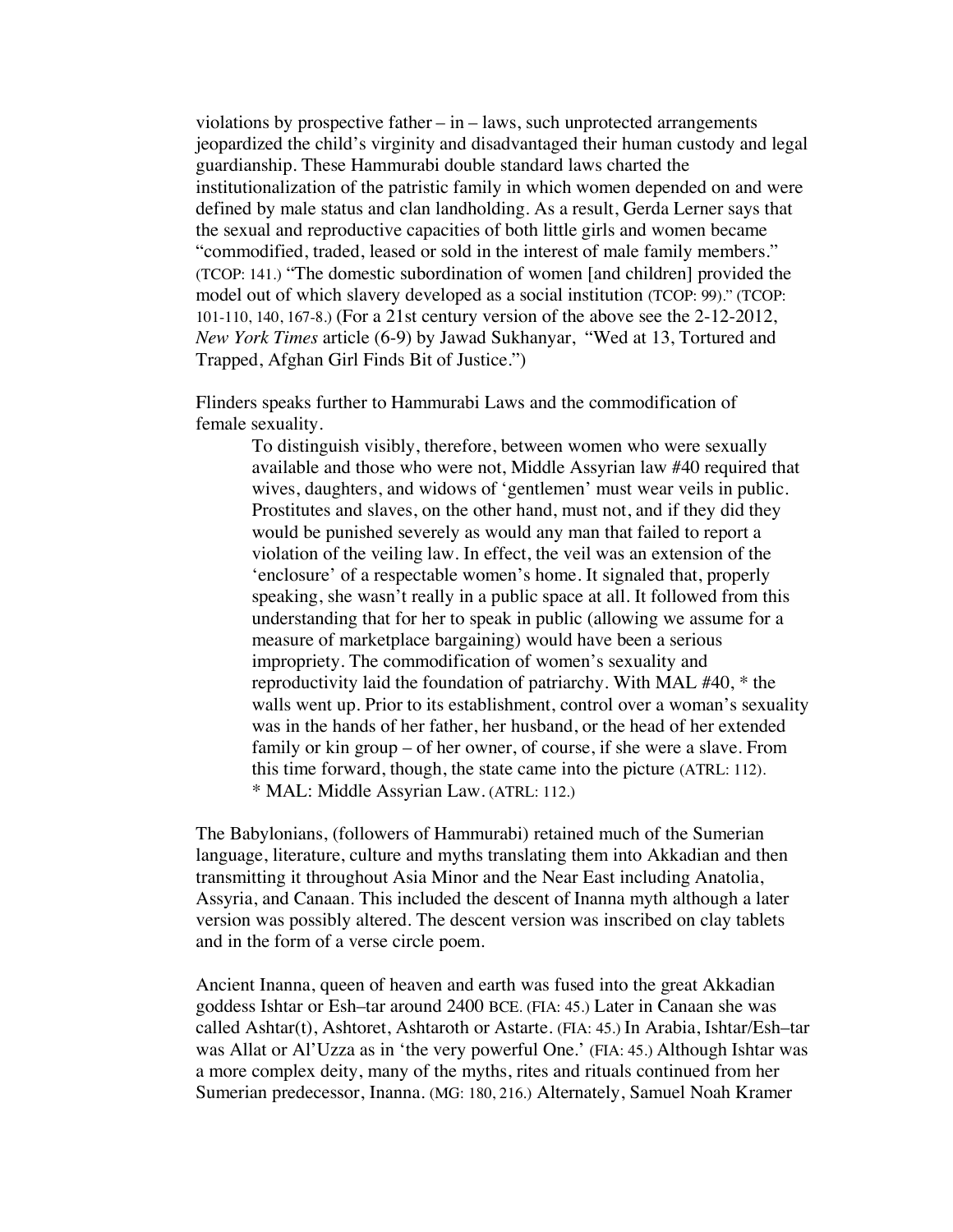suggests that relative to the Semitic myth of "Ishtar's Descent to the Nether World" as found in the Akkadian tablets, "Ishtar is replaced by Inanna, her Sumerian counterpart." (SMSSL: 84-85.) Kramer adds that these Akkadian tablets date from the first millennium BCE, "therefore postdate our Sumerian literary tablets by more than a millennium." (SMSSL: 84.) Alternate interpretation is that Inanna "is survived in the Babylonian Ishtar, the ancient Germanic Oster (which became our word for Easter), and the Greek Astarte." (MVP: 46.)

Further Ishtar research: 1750, Ishtar; 630-620, Goddess Kore, Izmir Turkey; and 250, Ishtar Statue. (RGS.)

Additional BCE dating considerations for the Descent of Ishtar include 2370 BCE. (RGS.) As further dating information emerges, *ReGenesis* dating for Ishtar/Esh–tar will be adjusted accordingly.

Additional BCE dating considerations for *Inanna's Descent to the Nether World (*Descent of Inanna) includes: 3,500-3,000 Early Bronze Age; 1750 Sumerian text; 1000 Assur (Ashur) Semitic text; and the 650 Nineveh texts. (As further dating information emerges, dating for Inanna in *ReGenesis* will be adjusted accordingly.) (RGS.)

Further Inanna research: 5000-4900, Inanna in Uruk, Mesopotamia; 4000, Sumer, Mesopotamia, and Mythologems; 2500, Inanna, Holder of the Me; 2400, Lilith and Eve; 2370-2316, Akkadian Enheduanna and Inanna's Hymns; 2300, Sumerian Transitions; and 1800, Re-Visioning Goddess Sarah and Abraham. (RGS.)

Further underworld/labyrinthine descent (Greek, *katabasis)* research: 30,000, Labyrinths, Spirals, and Meanders; 4000, Sumer, Mesopotamia and Mythologems; 1750, Ishtar; 630-620, Goddess Kore, Izmir Turkey; 528, Agrigento, Sicily; 500, Greek Mysteries; 282-263, Demeter's Priene Temple; and 200, Greece and Pergamon, Anatolia. \*

\* For the matrix of descent and re–turned deities see RG: 37-48 CE, Mary and Pagan Goddesses.

(Further research on the Pergamon mystery rites is pending, including the nearby Myrina temple affiliated with early Amazons of possibly Scythian origins from Colchis.)

## *Hieros Gamos:*

According to numerous scholars including M. Zour, S. Farzin, and B. Aryanpour, the mother of the gods embodied unequalled preeminence including royal ascendancy to the throne through matrilineal lineage (WA). *Hieros Gamos* frequently included apotheosis (deification) of the king plus land stewardship (CDBL: 132-133, WDSS0: 182-3). Selected examples are: Egyptian Hatshepsut – Thothmes; Middle Elamite period Goddess Kiririsha and gods Inshoshimak and Houmban; Goddess Anahita and King Narseh's investiture (PHM: 188) as legitimacy of male kings was only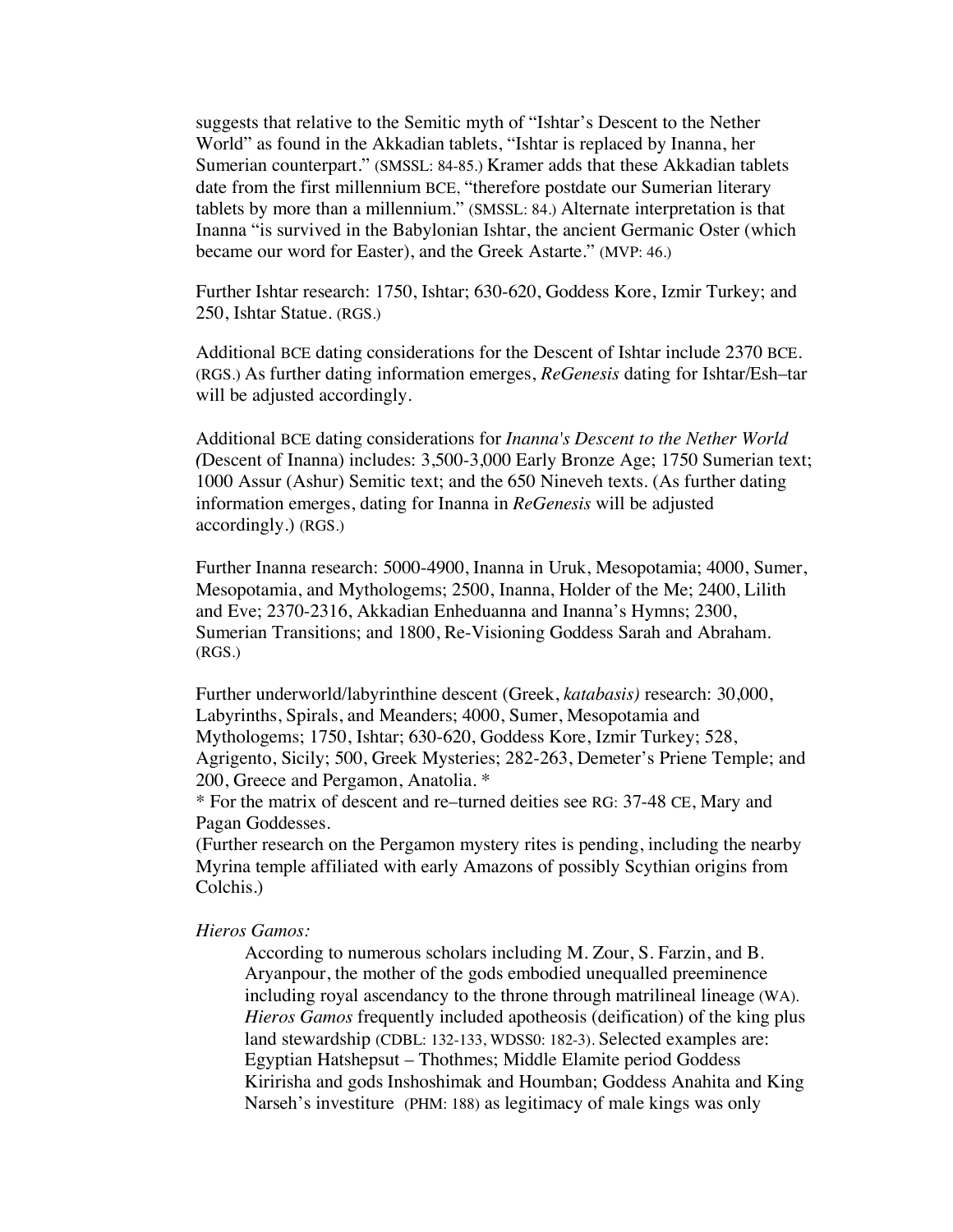through the mother's (matrilineal) side (WA: 233); Phrygian Matar Cybele (Kybele) and her son – lover Attis (CAA:  $18-20$ , MG: 398-400); and god – son – husband Kabeiros (Kadmilos, Korybas) of Samothracian Mother Goddess (GOG: 87). (RGS: 7000, Hieros Gamos).

Additional examples of *Hieros Gamos* and goddesses/queens venerated alongside of male gods/kings/princes are: Hebrew Asherah – Baal/Yahweh (MOO: 376); \* Ugaritic/Canaanite Athirah-El (bull) (MOO: 376); \*\* Shekhinah – Yahweh (HG: 105- 111); Babylonian Aruru (Asherah/Ashratum) – god Anu (TGA: 39, MOO: 376); Punic Tanit – Baal Hammon (MOO: 378); N. Syrian Tanit – Lord of Mount Amanus (MOO: 378); Sumerian Inanna – Dumuzi (MOO: 383); Levant Astarte – Baal (GGL: 131); Sumerian (not Semitic) Ishtar – Tammuz (MOO: 383); Greek Aphrodite – Adonis (MOO: 383); Hittite/Phrygian Cybele and Attis (SMA: 54); Adam and Eve; \*\*\* Sarah and Abraham; and Lady Ikoom, Snake Queen and mother of lord Wa'oom Uch'ab Tzi'kin, royal ruler of the Mayan Snake Dynasty c. 562 AD (TSK: 16). (Also note subsequent Mayan Snake Queen named K'abel (TSK: 16)).

\* Astarte/Athart/'ttrt was 'Baal's Other Self' (GGL: 131).

\*\* According to Ugaritic texts, Canaanite Athirah is Hebrew Asherah (MOO: 376).

\*\*\* Or, Eve and Adam? (RGS: 7000, Hieros Gamos).

Further *Hieros Gamos* research: 7000-3500 (1450), Old Europe; 7000, Hieros Gamos; 4400-2500, Olympus Hera; 3200-539, Proto Elamite Goddesses and Matrilineal Aspects; 3000, First Dynasty, Egypt; 3000-1450, Gournia; 2613-2494, Hathor's Dendera (Denderah) Temple, Egypt; 1800, Re-Visioning Goddess Sarah and Abraham; 1479-1425 Tuthmosis III, Egyptian King; 1000, Ephesus, Anatolia; 900, Taanach, Canaanite Libation Stand; 750-650, Cybele and King Midas, Anatolia; 323-30, Temple Kom Ombo, Egypt; and 200, Winged Victory. (RGS.)

Further bibliographic research (including numerous primary sources) on Sacred Marriages (*Hieros Gamos)*:

- Baring, Anne, and Jules Cashford. *The Myth of the Goddess: Evolution of an Image*. London, England: Viking, 1991. (MG.)
- Birnbaum, Lucia Chiavola. Black Madonnas: Feminism, Religion, and Politics in Italy. Boston, MA: Northeastern University Press, 1993. (BLM.)
- \_\_\_\_\_. *Dark Mother: African Origins and Godmothers*. San Jose, CA: Authors Choice Press, 2001. (DM.)
- Corrington, G. P. "The Milk of Salvation: Redemption by the Mother in Late Antiquity and Early Christianity." *Harvard Theological Review* 82.4 (1989): 393-420. (TMOS.)
- Diakonoff, I. M. "Women in Old Babylonia not under Patriarchal Authority." *Journal of the Economic and Social History of the Orient 29.3 (Oct.*  1986): 225-238. (WOB.) (Excellent primary sources.)
- Kerenyi, Carl. *Zeus and Hera: Archetypal Image of Father, Husband and Wife*. Princeton, NJ: Princeton University Press, 1975. (ZAH.)
	- \_\_\_\_\_. *The Gods of the Greeks*. 1951. London, England: Thames and Hudson, 1982. (GOG.)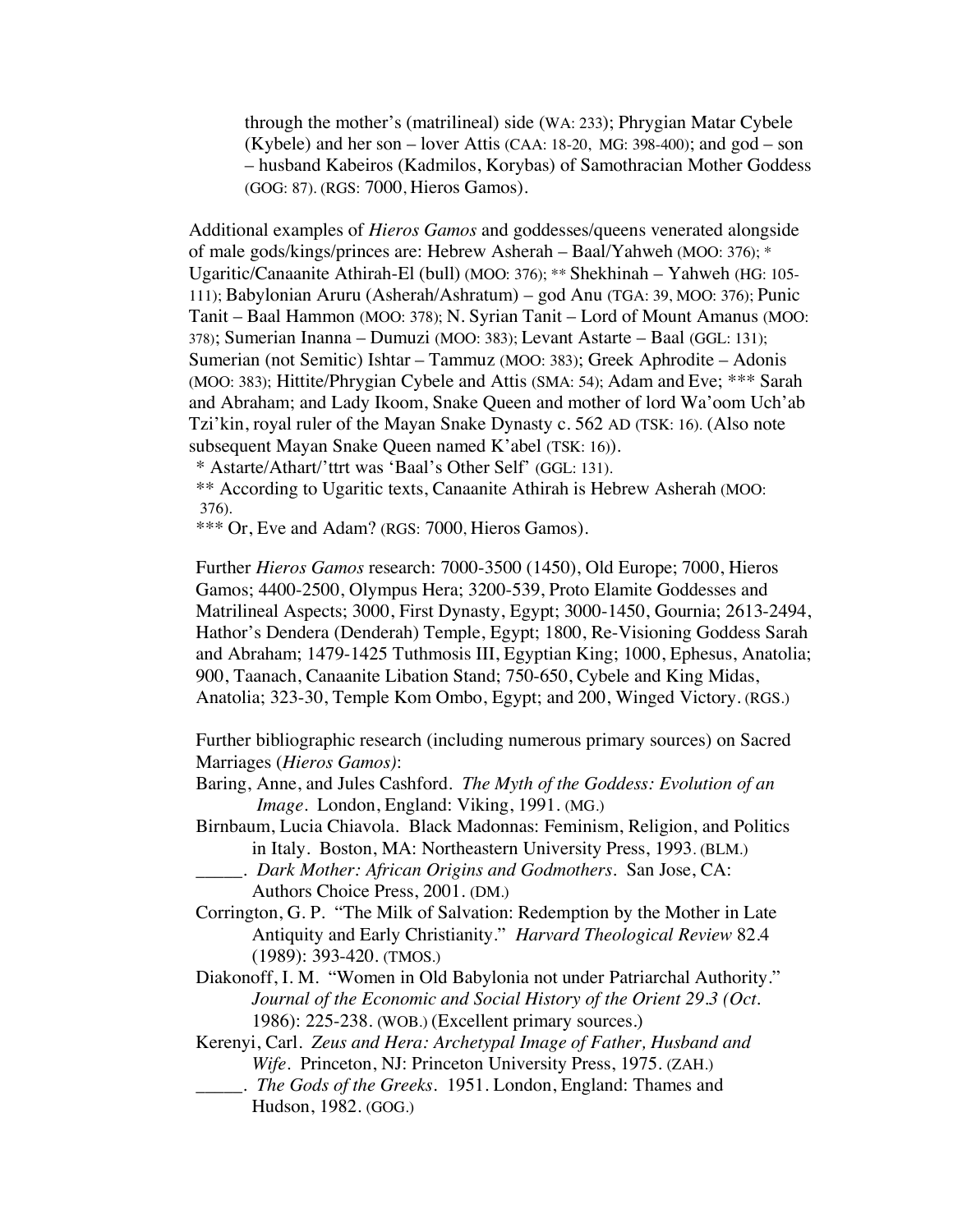- Lapinkivi, Pirjo. *The Sumerian Sacred Marriage in the Light of Comparative Evidence*. Helsinki, Finland: Neo-Assyrian Text Corpus Project, 2004. (SSM.)
- Lerner, Gerda. *The Creation of Patriarchy.* Oxford, England: Oxford University Press, 1986. (TCOP.)
- Lutzky, Harriet. *Shadday as a Goddess Epithet. Vetus Testamentum* 48, Fasc. 1 (Jan. 1988): 15-36. (SGE.)
- Murray, Margaret Alice. *The Splendour That Was Egypt*. London, England: Sidgwick and Jackson, 1977. (STWE.)
- Neumann, Erich*. The Great Mother: An Analysis of the Archetype*. 2nd Ed. Trans. Ralph Manheim. Princeton, NJ: Princeton University Press, 1963. (TGM.)
- Sheres, Ita and Anne Kohn Blau. *The Truth about the Virgin*. New York, NY: Continuum, 1995. (TAB: 93.
- Wakeman, Mary K. "Ancient Sumer and the Women's Movement: The Process of Reaching Behind, Encompassing and Going Beyond." *Journal of Feminist Studies in Religion* 1.2 (Fall 1985): 7-27. (ASWM.)
- Zorich, Zach. "The Snake King's New Vassal." *Archaeology* 66.6 (Nov.-Dec. 2013): 16. (TSK.)

For later Greek and Roman models of secular-heterosexual marriages, see:

Yalom, Marilyn. "Wives in the Ancient World: Biblical, Greek, and Roman Models." *A History of the Wife*. New York, NY: HarperCollins, 2001. (HOW.)

Further research on alternative gender identities and rituals of Inanna/Ishtar devotees:

- Frymer-Kensky, Tikva Simone. *In the Wake of the Goddesses: Women, Culture, and the Biblical Transformation of Pagan Myth*. New York, NY: Free Press, 1992. 45-57. (WOTG.)
- Harris, Rivkah. "Inanna Ishtar as Paradox and a Coincidence of Opposites." *The History of Religions* 30.3 (Feb. 1991): 261-278. (II.)
- Roscoe, Will. "Priests of the Goddess: Gender Transgression in Ancient Religion." *History of Religions* 35.3 (Feb. 1996): 195-230. (POG.)
- Taylor, Patrick. "The Gala and the Gallos." *Anatolian Interfaces: Hittites, Greeks, and Their Neighbours: Proceedings of an International Conference on Cross-Cultural Interaction, September 17-19, 2004, Emory University, Atlanta, GA.* Eds. Billie Jean Collins, Mary R. Bachvarova, and Ian Rutherford. Oxford, England: Oxbow Books, 2008. 173-180. (GATG.)

Given Roscoe's unique cross – cultural focus, gender – variant subject expertise and extensive notes, also recommend "Priests of the Goddess" (POG) for further research of: the rites and rituals of Galli priests (*tertium genus*) of Cybele (neo-Hittite Kubaba/Phrygian Matar Kubileya [or Kubeleya] (198)) and Attis; the Corybantes and Curetes (POG: 202); eunuch priests of Artemis at Ephesus (217); Semitic Qedesh, pl. Qedeshim (217-218); the Des-Demeter veneration (217); Caria Eunuchs (217); Indian Hijra (197); plus the Berdaches nascent priests of the North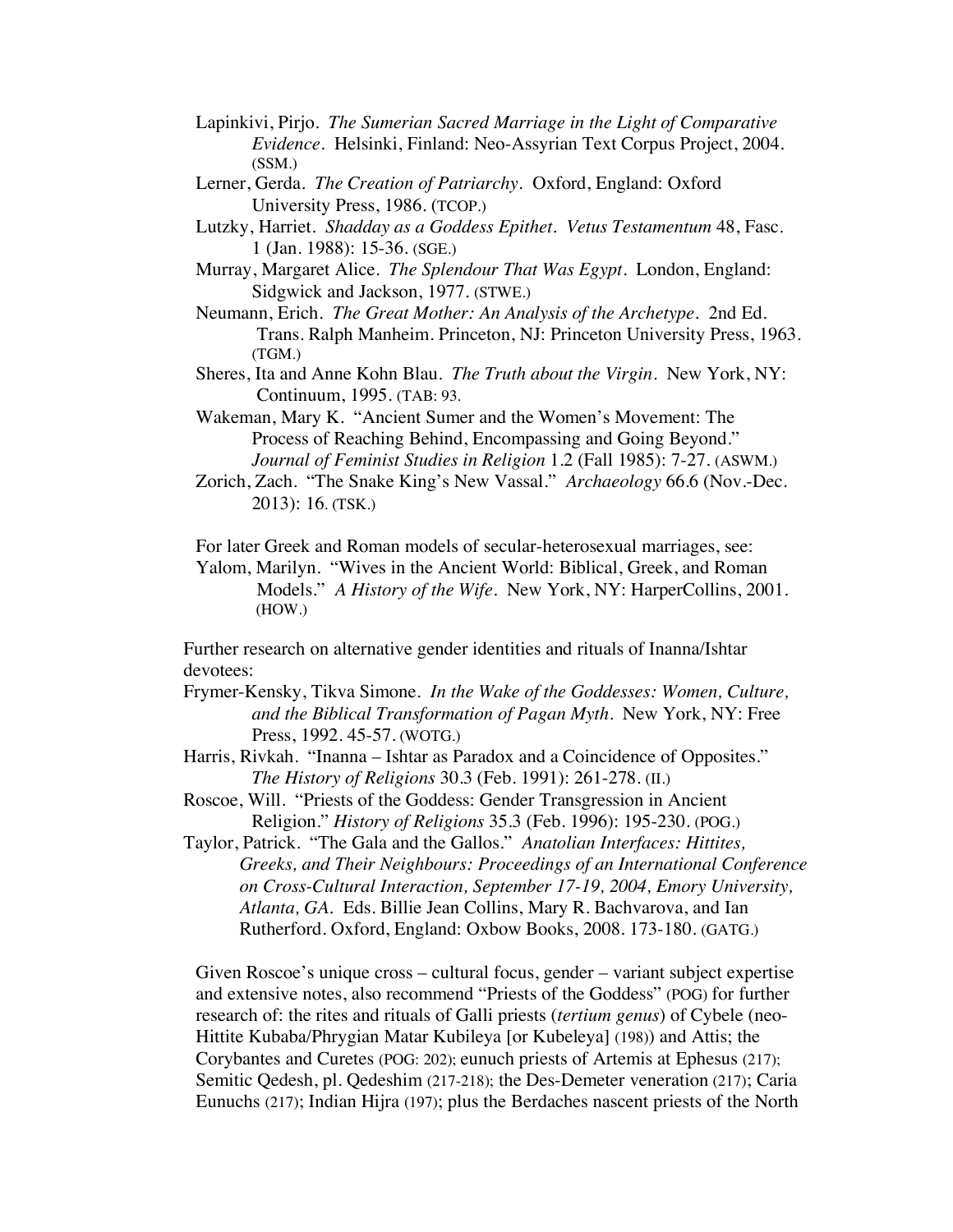American Oikumene, Lakota, and Pueblo tribes. (POG: 223-224.)

To compare various time – lines plus creation myths that are gender – inclusive:

- Bakan, David. *And They Took Themselves Wives*. San Francisco, CA: Harper & Row: 1979. (ATT.)
- Bird, Phyllis A. *Missing Persons and Mistaken Identities: Women and Gender in Ancient Israel.* Minneapolis, MN: Fortress Press, 1997. (MPMI.)
- Callahan, Tim. *Secret Origins of the Bible.* Altadena, CA: Millennium Press, 2002. 30-55. (SOTB.)
- Gage, Matilda Joslyn. Ed. Sally Roesch Wagner. *Woman, Church, and State: A Historical Account of the Status of Woman through the Christian Ages, with Reminiscences of the Matriarchate*. 1893. Modern Reader's Edition. Aberdeen, SD: Sky Carrier Press, 1998. (WCS.)
- George, Arthur L., and Elena George. *The Mythology of Eden*. Lanham, MD: Hamilton Books, 2014. (TMOE.)
- Graham, Lloyd. *Deceptions and Myths of the Bible*. New York, NY: Carol Pub. Group, 1997. (DMB.)
- Kien, Jenny. *Reinstating the Divine Woman in Judaism.* Parkland, FL: Universal Publishers, 2000. (RDW.)
- Martos, Joseph, and Pierre Hégy. *Equal at the Creation: Sexism, Society, and Christian Thought*. Toronto, Canada: University of Toronto Press, 1998. (EAC.)
- Philpot, J. H. *The Sacred Tree: or, the Tree in Religion and Myth*. London, England: Macmillan, 1897. (ST.)
- Shryock, Andrew, Daniel L. Smail, and Timothy K. Earle. *Deep History: The Architecture of Past and Present*. Berkeley, CA: University of California Press, 2011. (DH.)
- Stanton, Elizabeth C. *The Woman's Bible*. Seattle, WA: Coalition Task Force on Women and Religion, 1974. (TWB.)
- Taussig, Hal. *A New New Testament: A Reinvented Bible for the Twenty-First Century Combining Traditional and Newly Discovered Texts. Boston,*  MA: Houghton Mifflin Harcourt, 2013. (NNT.)
- Teubal, Savina J. *Sarah the Priestess: The First Matriarch of Genesis*. Athens, OH: First Swallow Press, 1984. (STP.)
	- \_\_\_\_\_. *Ancient Sisterhood: The Lost Traditions of Hagar and Sarah*. Athens, OH: Swallow Press, 1990. xxv. (ASLT.)
- Thompson, William Irving. *The Time Falling Bodies Take to Light: Mythology, Sexuality and the Origins of Culture.* London, England: England Rider/Hutchinson, 1981. (TFB.)
- White, Lynn Jr. "The Historical Roots of Our Ecologic Crisis." *Science* 155. 3767 (Mar. 10, 1967): 1203-1207. (HRE.)

For subsequent considerations on gender identities, egalitarian ideologies, and matrilineal kinship systems see: the Mosuo (Moso or Musuo) women in the Yunnan and Sichuan provinces of the Tibetan Himalayas; Indonesia's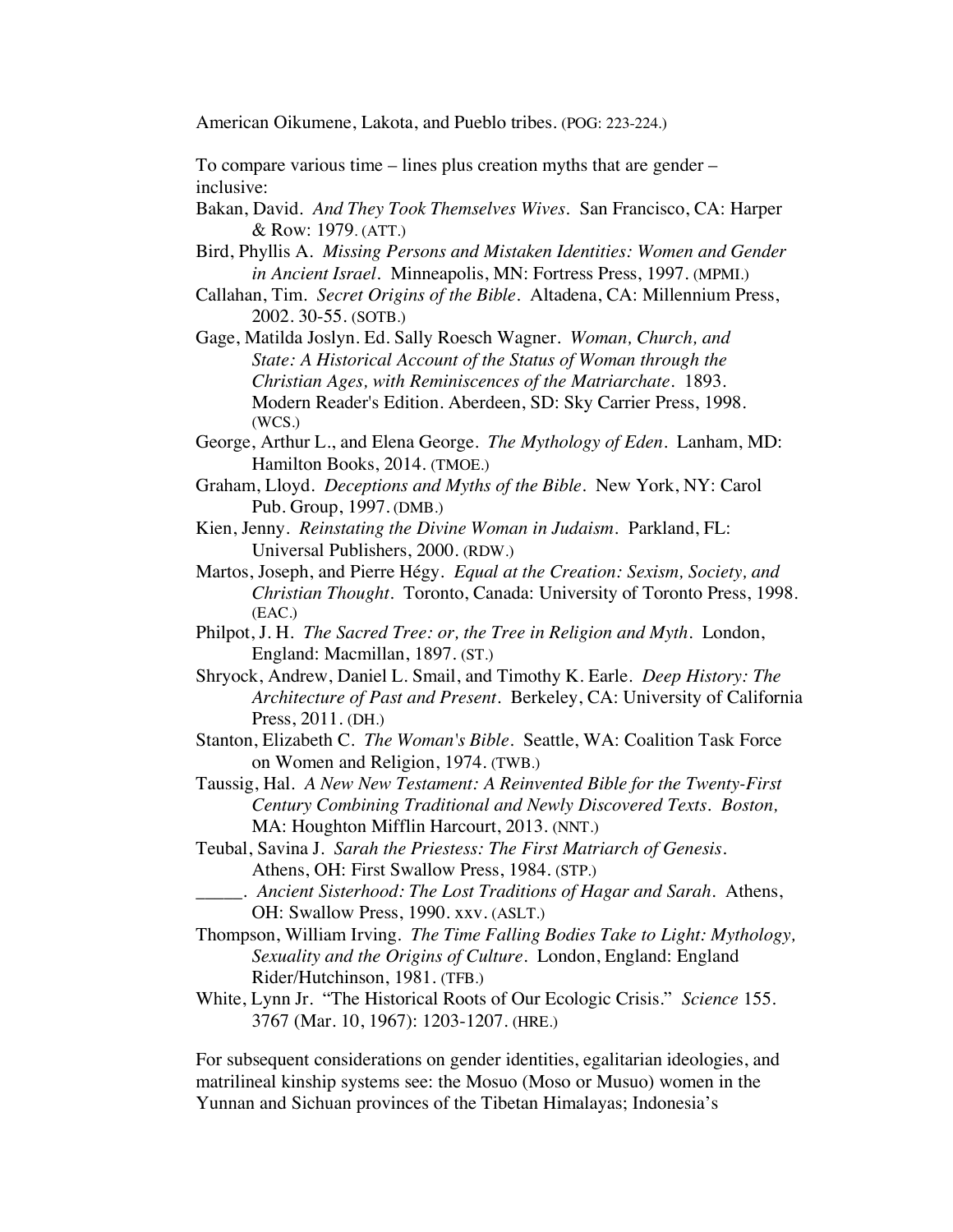Minangkabau in the highlands of West Sumatra; the Vanatinai in New Guinea; Native American tribes including the Pueblos and Iroquois. (SOPM.) \*

*\** L. Klein's, *Women and Power in Native America* (1995). Further considerations inc., Lepowsky's *Fruit of the Motherland: Gender and Egalitarian Society (1995)*; Eisler's "Human Possibilities." *World Futures* 69. 4-6 (2013): 269-289; plus Alice Mann's *Daughters of Mother Earth (*2006).

IMAGE: INANNA/ISHTAR/ANAHITA WITH THEIR HANDS RAISED TO THEIR BREASTS: SUSA, SUMERIA.

PHOTO: © GSA. DESCRIPTION: STANDING INANNA/ISHTAR/ANAHITA HOLDING HER BREASTS, SUSA, SUMERIA. TERRA COTTA.

SLIDE LOCATION NEAR EAST, SHEET 5, ROW 2, SLEEVE 4, SLIDE #31E, MID-SECOND MILLENNIUM BCE.

CU\_NEA\_S5\_R2\_SL4\_S31E.jpg

SHOT ON LOCATION: MUSÉE DU LOUVRE: PARIS, FRANCE. NOTE 1: "FEMALE CLAY FIGURES WITH THEIR HANDS RAISED TO THEIR BREAST RESEMBLE IDOLS [ICONS] OF THE MOTHER GODDESS WHICH WERE LATER WIDELY DISSEMINATED IN THE NEAR EAST (ROTGG: 23)." NOTE 2: FIELDWORK PROJECT 1980-1989.

IMAGE: STONE ACHAEMENID CAPITAL: SUSA ACROPOLIS, SW IRAN. PHOTO: © GSA. DESCRIPTION: STONE ACHAEMENID CAPITAL WITH IMAGE OF TWO BULLS IN THE APADANA (GREAT HALL) OF THE WINTER PALACE: SUSA ACROPOLIS IN SW IRAN. SLIDE LOCATION NEAR EAST, SHEET 6, ROW 3, SLEEVE 2, SLIDE #33E, BCE. CU\_NEA\_S6\_R3\_SL2\_S33E.jpg SHOT ON LOCATION: MUSÉE DU LOUVRE: PARIS, FRANCE.

NOTE 1: FIELDWORK PROJECT 1980'S.

IMAGE: WINGED INANNA WITH CROWN OF HORNS: BURNEY RELIEF. PHOTO: © GSA. DESCRIPTION: WINGED INANNA WITH CROWN OF HORNS AND TALON FEET STANDING ON TWO LIONS AND FLANKED BY OWLS. BURNEY RELIEF. SLIDE LOCATION NEAR EAST, SHEET 6, ROW 1, SLEEVE 4, SLIDE #16cE, c. 2000. CU\_NEA\_S6\_R1\_SL4\_S16cE.jpg

SHOT ON LOCATION, BRITISH MUSEUM: LONDON, ENGLAND. (II: 272-3; FLANE: 1- 11).

NOTE 1: INANNA'S NAMES INCLUDE ERESHKIGAL, ISHTAR, LILITH, OR LILITU. (D. COHEN'S 4-20-04 CORRESPONDENCE.)

NOTE 2: ALSO, HENRI FRANKFORT BELIEVES THAT THIS RELIEF "REPRESENTS THE SUPERNATURAL BEING KILILI IN AKKADIAN." (FLANE: 1-2.) NOTE 3: FIELDWORK PROJECT 1998-2002. PHOTO NOTE: REMOVE LEFT LIGHTS OF INANNA, CHRISI KARVONIDES' TEAM.

IMAGE: INANNA/ISHTAR/ANAHITA: SUSA ACROPOLIS, SW IRAN. PHOTO: © GSA. DESCRIPTION: INANNA'S SUMERIAN TEMPLE LEVEL 7A AT NIPPUR, BABYLONIA JUST BELOW BABYLON (IRAQ). SLIDE LOCATION NEAR EAST, SHEET 6, ROW 4, SLEEVE 4, SLIDE #15, EARLY DYNASTIC IIIb PERIOD. CU\_NEA\_S6\_R4\_SL4\_S15.jpg SHOT ON LOCATION: METROPOLITAN MUSEUM OF ART: NEW YORK, NY. NOTE 1: FIELDWORK PROJECT 2002.

IMAGE: CULT BASIN INC. HORNED HEADDRESS: NEO-SUMERIAN. PHOTO: © GSA. DESCRIPTION: CULT BASIN INC. WOMEN WITH HORNED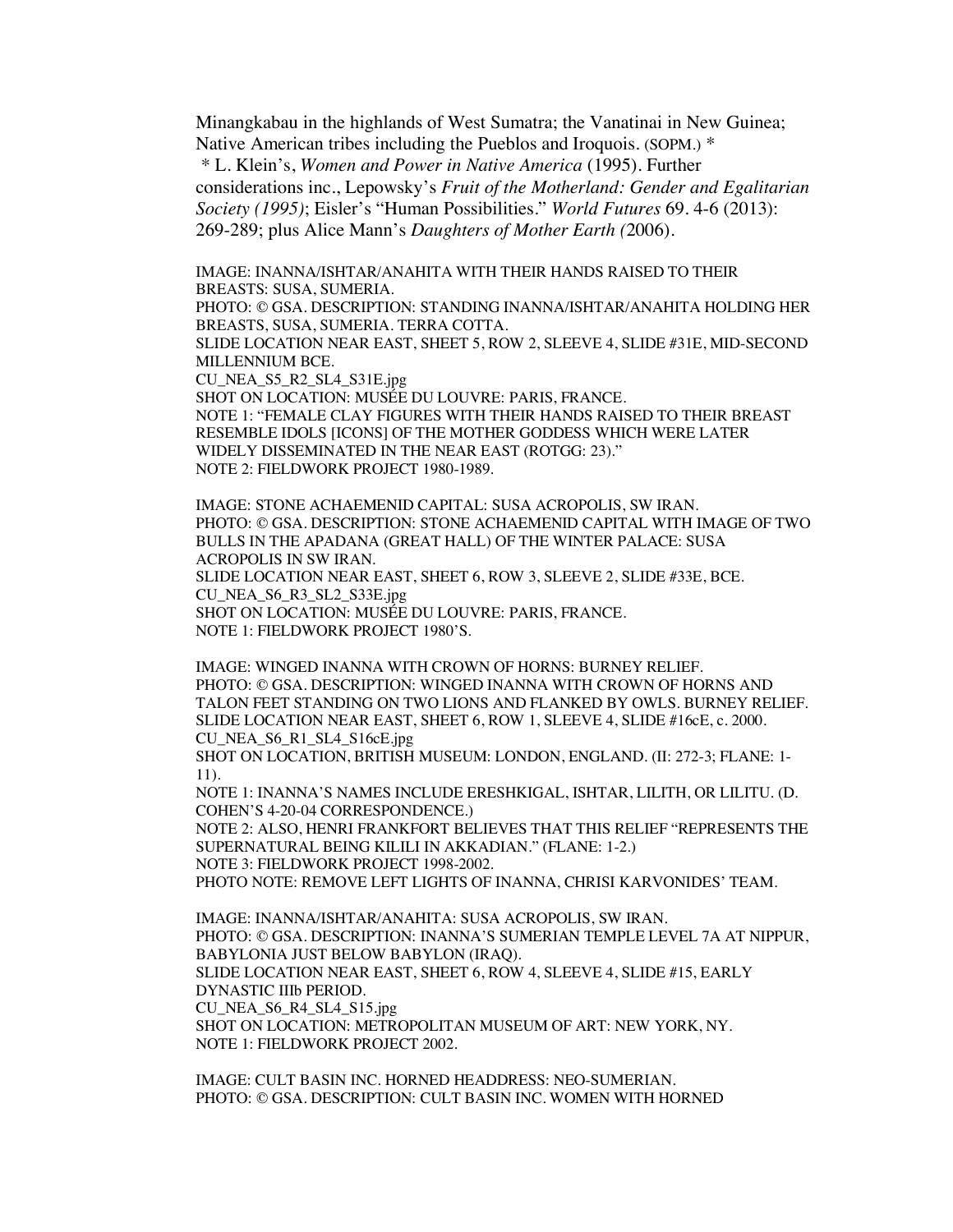HEADDRESS, AND URNS OF OVERFLOWING WATERS.

SLIDE LOCATION NEAR EAST, SHEET 4, ROW 2, SLEEVE 4, SLIDE #9eE, 2144-2124 BCE CU\_NEA\_S4\_R2\_SL4\_S9eE.jpg

SHOT ON LOCATION: ISTANBUL ARCHAEOLOGICAL MUSEUM: ISTANBUL, TURKEY: NOTE 1:

ALL WATERS ARE SYMBOLIC OF THE GREAT MOTHER AND ASSOCIATED WITH BIRTH, THE FEMININE [FEMALE] PRINCIPLE, THE UNIVERSAL WOMB, THE *PRIMA MATERIA*, THE WATERS OF FERTILITY AND REFRESHMENT AND THE FOUNTAIN OF LIFE. … RUNNING WATER SIGNIFIES LIFE, THE WATERS OF LIFE, THE RIVER, SPRING, OR FOUNTAIN OF LIFE, SYMBOLIZED BY THE UNDULATING LINE, OR THE SPIRAL OR MEANDER (IET: 188).

NOTE 2: FIELDWORK PROJECT 1986.

PHOTO NOTE: ENHANCE SIZE - & - LIGHTING: CHRISI KARVONIDES' TEAM.

IMAGE: GODDESSES (ASTARTE?) DARK MOTHER/HORNED HEADDRESS: CANAANITE, ANCIENT NEAR EAST.

PHOTO GSA DESCRIPTION: CANAANITE GODDESSES (ASTARTE?) FROM NAHARIYA INC. HORNED HEADDRESS AND HIGH PEAKED CAP, BRONZE CAST OR GOLD MOLD. SLIDE LOCATION BIB ARCH, SHEET 1, ROW 2, SLEEVE 2, SLIDE #5, 2000-1500 BCE. CO\_BAR\_S1\_R2\_SL2\_S5.jpg CO\_BAR\_S1\_R2\_SL2\_S5\_ILL.jpg

LOCATION: CANAAN.

NOTE 1: FIELDWORK PROJECT.

PHOTO NOTE: © BIBLICAL ARCHAEOLOGY SOCIETY (1989).

PHOTO NOTE: ILLUSTRATION ENHANCEMENT, CHRISI KARVONIDES' TEAM.

IMAGE: HAMMURABI AKKADIAN CODE: MESOPOTAMIA. PHOTO GSA DESCRIPTION: AKKADIAN CUNEIFORM SCRIPT OF THE CODE OF HAMMURABI INC. 282 LAWS, PUNISHMENTS, MESOPOTAMIA. SLIDE LOCATION NEAR EAST, SHEET 12, ROW 1, SLEEVE 4, SLIDE #37, 1760 BCE. CU\_NEA\_S12\_R1\_SL4\_S37.jpg LOCATION: MESOPOTAMIA. NOTE 1: FOR FURTHER HAMMURABI PHOTO INFO. SEE: MG: 430, FIG. 3. NOTE 2: FIELDWORK PROJECT 2002. PHOTO NOTE: © ARCHAEOLOGY SOCIETY (1989).

IMAGE: ELAMITE CHILD & WOMEN PRISONERS: NIMRUD'S N. PALACE, ASSYRIA. PHOTO: © GSA. DESCRIPTION: ELAMITE CHILD WITH WOMEN PRISONERS BEING LED AWAY, NIMRUD NORTH PALACE, ASSYRIA. SLIDE LOCATION NEAR EAST, SHEET 9B, ROW 2, SLEEVE 1, SLIDE #17, BCE. CU\_NEA\_S9B\_R2\_SL1\_S17.jp SHOT ON LOCATION, BRITISH MUSEUM: LONDON, ENGLAND. NOTE 1: FIELDWORK PROJECT 2002.

IMAGE: ISHTAR, QUEEN OF HEAVEN AND EARTH: OLD BABYLONIA. PHOTO GSA DESCRIPTION: ISHTAR, QUEEN OF HEAVEN AND EARTH OLD BABYLONIA.

SLIDE LOCATION NEAR EAST, SHEET, 10, ROW 4, SLEEVE 3, SLIDE #36, 2100 BCE. CU\_NEA\_S10\_R4\_SL3\_S36.jpg

LOCATION: OLD BABYLONIA.

NOTE 1: "TELL BRAK: THE PATRON DEITY OF THE EYE TEMPLE / CARVANSERAIS WAS ISHTAR **[**OR ESH–TAR], PREVIOUSLY KNOWN AS INANNA (TEG: 25; GSA)." NOTE  $2$ :

SEE A FURTHER CONSIDERATION BY SAMUEL NOAH KRAMER WHO SUGGESTS THAT RELATIVE TO THE SEMITIC MYTH OF 'ISHTAR'S DESCENT TO THE NETHER WORLD' AS FOUND IN THE AKKADIAN TABLETS, 'ISHTAR